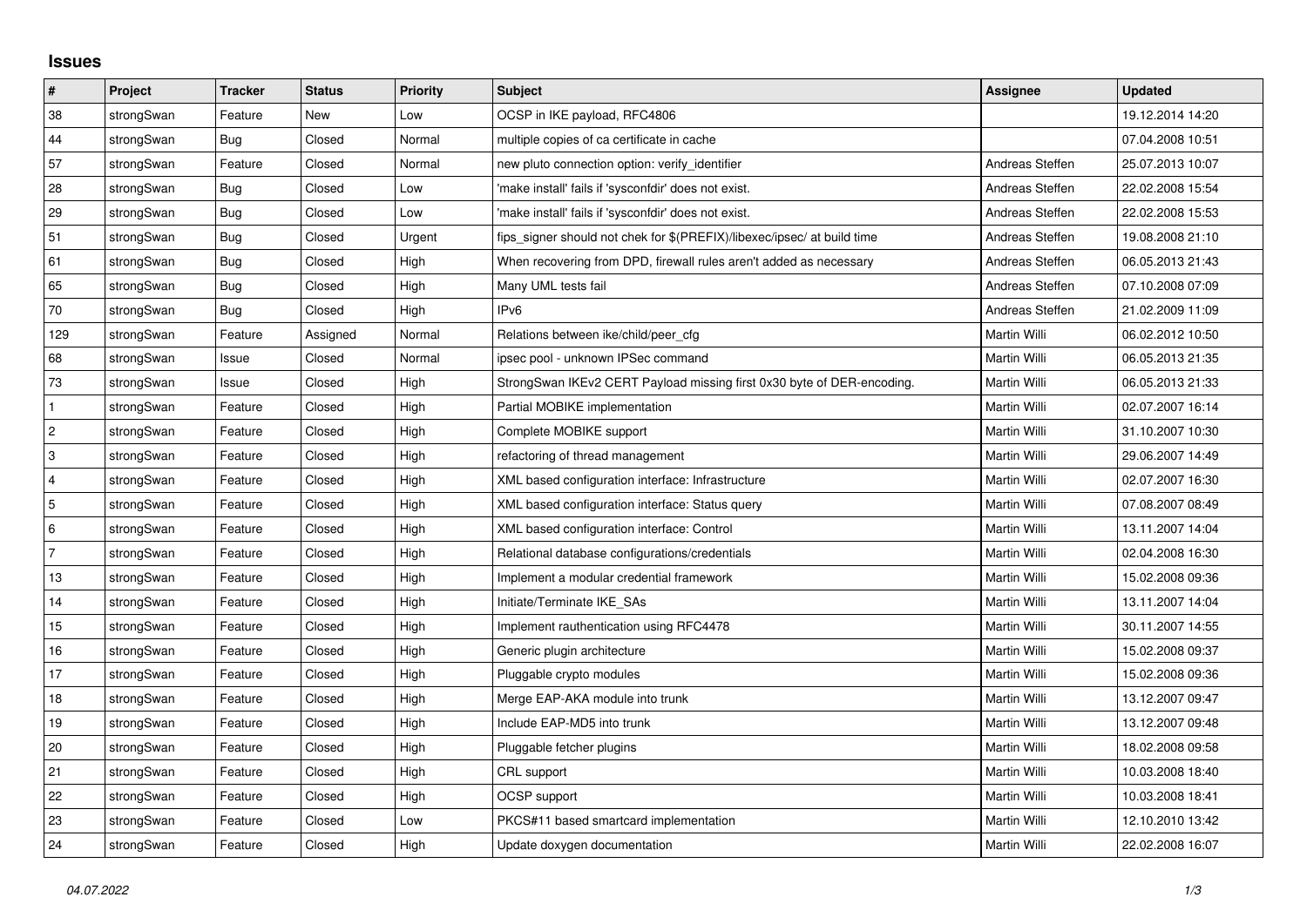| $\vert$ # | Project    | <b>Tracker</b> | <b>Status</b> | <b>Priority</b> | <b>Subject</b>                                                              | <b>Assignee</b>     | <b>Updated</b>   |
|-----------|------------|----------------|---------------|-----------------|-----------------------------------------------------------------------------|---------------------|------------------|
| 25        | strongSwan | Feature        | Closed        | High            | alternative crypto implementation                                           | Martin Willi        | 31.05.2008 09:49 |
| 27        | strongSwan | Feature        | Closed        | High            | Create a database API                                                       | <b>Martin Willi</b> | 19.02.2008 15:16 |
| 30        | strongSwan | Feature        | Closed        | High            | Certificate caching                                                         | Martin Willi        | 02.04.2008 14:50 |
| 40        | strongSwan | Feature        | Closed        | High            | NetworkManager support                                                      | Martin Willi        | 22.08.2008 12:54 |
| 41        | strongSwan | Feature        | Closed        | High            | CFG attribute provider framework                                            | Martin Willi        | 16.04.2008 11:24 |
| 42        | strongSwan | Feature        | Closed        | High            | CFG attribute handler framework                                             | <b>Martin Willi</b> | 28.04.2009 10:23 |
| 46        | strongSwan | Feature        | Closed        | High            | DNS resolving for hosts in ike_cfg                                          | Martin Willi        | 09.06.2008 09:34 |
| 47        | strongSwan | Feature        | Closed        | High            | <b>RNG API</b>                                                              | Martin Willi        | 16.04.2008 11:27 |
| 48        | strongSwan | Feature        | Closed        | High            | Parallel trustchain verification                                            | Martin Willi        | 16.04.2008 11:33 |
| 54        | strongSwan | Feature        | Closed        | High            | <b>EAP-Identity Server functionality</b>                                    | Martin Willi        | 22.08.2008 12:55 |
| 59        | strongSwan | Feature        | Closed        | High            | Add additinal signal dependent parameter to bus                             | Martin Willi        | 29.07.2008 11:04 |
| 60        | strongSwan | Feature        | Closed        | High            | Implement draft-sheffer-ikev2-gtc-00 with PAM password verification         | Martin Willi        | 22.08.2008 12:59 |
| 67        | strongSwan | Feature        | Closed        | Normal          | Implement DH groups 22-24                                                   | Martin Willi        | 19.04.2010 14:51 |
| 76        | strongSwan | Feature        | Closed        | Normal          | crypto test framework                                                       | Martin Willi        | 12.06.2009 11:31 |
| 78        | strongSwan | Feature        | Closed        | Normal          | Integrity tester for libstrongswan and all plugins.                         | <b>Martin Willi</b> | 27.06.2009 16:19 |
| 100       | strongSwan | Feature        | Closed        | Normal          | Derive traffic selectors from authentication process                        | Martin Willi        | 23.07.2010 16:53 |
| 128       | strongSwan | Feature        | Closed        | Normal          | Plugin dependencies                                                         | <b>Martin Willi</b> | 06.02.2012 10:51 |
| 8         | strongSwan | Bug            | Closed        | Urgent          | MOBIKE selects disappearing IPv6 address                                    | Martin Willi        | 05.07.2007 09:03 |
| 10        | strongSwan | <b>Bug</b>     | Closed        | High            | distribution cannot be built because logout.cs template is missing in trunk | Martin Willi        | 18.09.2007 07:43 |
| 11        | strongSwan | Bug            | Closed        | High            | Show IKE_SA status overview                                                 | Martin Willi        | 31.10.2007 10:29 |
| 12        | strongSwan | <b>Bug</b>     | Closed        | Immediate       | Fix build on uClibc                                                         | Martin Willi        | 31.10.2007 10:34 |
| 26        | strongSwan | <b>Bug</b>     | Closed        | High            | Port all tools to new crypto/credential APIs                                | Martin Willi        | 21.03.2008 18:04 |
| 31        | strongSwan | Bug            | Closed        | High            | ikev2/rw-eap-aka-rsa scenario fails                                         | Martin Willi        | 19.03.2008 15:25 |
| 32        | strongSwan | Bug            | Closed        | High            | ikev2/rw-no-idr scenario fails                                              | Martin Willi        | 19.03.2008 11:13 |
| 33        | strongSwan | <b>Bug</b>     | Closed        | High            | ikev2/crl-revoked scenario broken                                           | Martin Willi        | 19.03.2008 19:02 |
| 34        | strongSwan | Bug            | Closed        | High            | ikev2/multi-level-ca-loop segfaults                                         | Martin Willi        | 31.03.2008 09:19 |
| 35        | strongSwan | Bug            | Closed        | High            | ikev2/ocsp-no-signer-cert scenario segfaults                                | Martin Willi        | 02.04.2008 09:45 |
| 36        | strongSwan | Bug            | Closed        | High            | strongswan-4.2.0 does not compile with uclibc                               | Martin Willi        | 04.04.2008 13:51 |
| 43        | strongSwan | Bug            | Closed        | High            | missing certificate identity in SQL database causes segfault                | Martin Willi        | 07.04.2008 10:08 |
| 45        | strongSwan | <b>Bug</b>     | Closed        | High            | Failure to open SQLite database crashes charon                              | Martin Willi        | 07.04.2008 09:16 |
| 49        | strongSwan | <b>Bug</b>     | Closed        | High            | starter log directly to terminal                                            | Martin Willi        | 30.04.2009 10:18 |
| 50        | strongSwan | Bug            | Closed        | High            | plutostderrlog option missing                                               | Martin Willi        | 11.05.2008 10:10 |
| 53        | strongSwan | Bug            | Closed        | Normal          | Printf handler for proposal_t                                               | Martin Willi        | 12.06.2008 14:23 |